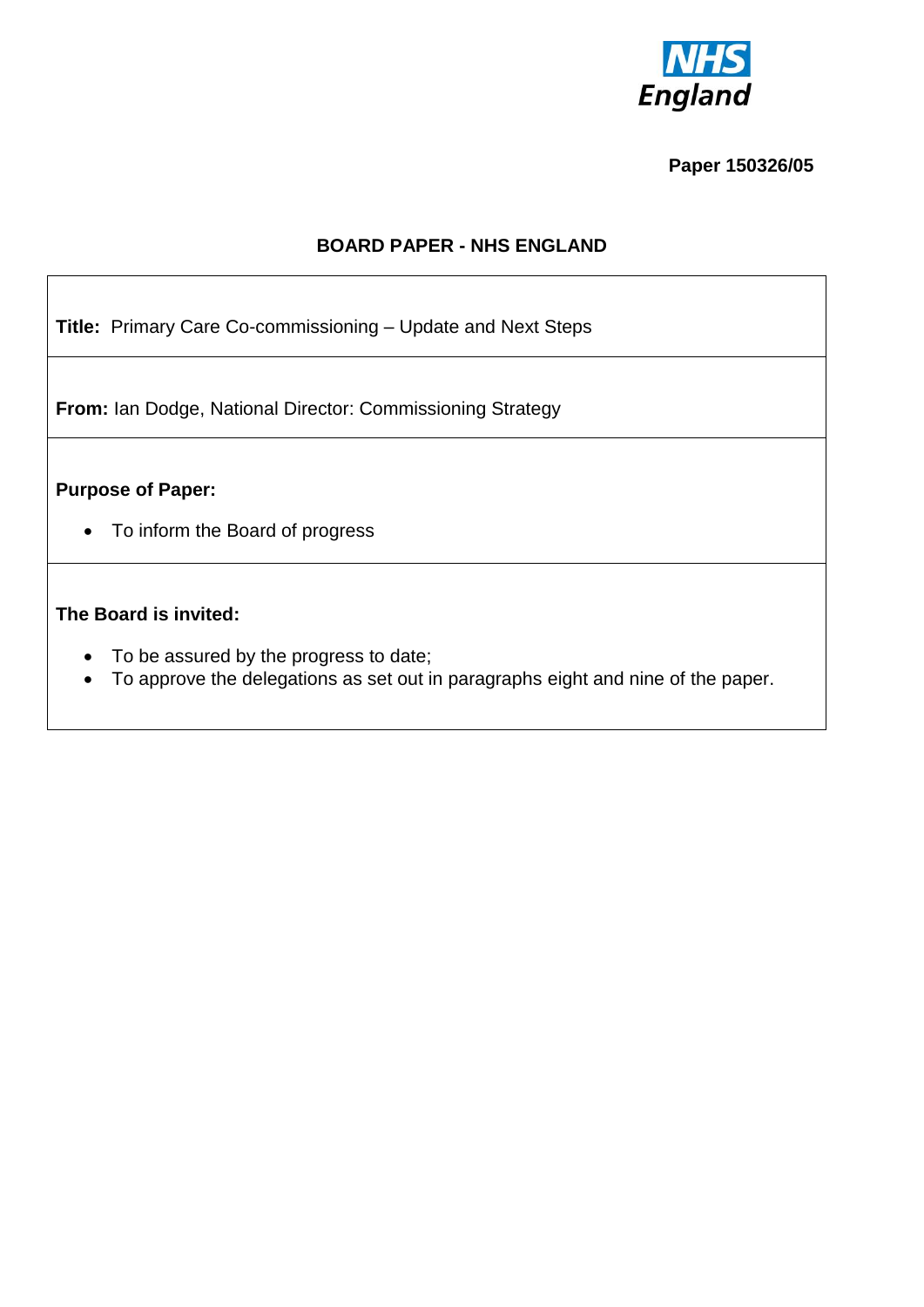# **Primary Care Co-commissioning – Update and Next Steps**

- 1. In November 2014 the Board approved the framework of co-commissioning of primary medical care.
- 2. In December, the Audit Committee agreed the statutory guidance on Conflicts of Interest.
- 3. Of the 209 CCGs that will be in existence on 1 April 2015, 151 have now been approved to take forward either joint or delegated arrangements from 1 April 2015. 64 CCGs have been approved for full delegation and 87 CCGs have been approved for joint commissioning.
- 4. Giving CCGs more control and say over primary care commissioning is part of a wider strategy to support the development "place-based" commissioning and join-up care pathways.
- 5. It is a vote of confidence in CCGs. It forms part of the new deal for primary care signalled in the Forward View. And it's an essential step towards enabling new care model: integrated commissioning is a necessary precursor to integrated provision.
- 6. NHS England's approach has been to:
	- encourage CCGs to adopt either delegated or joint arrangements, because we think this will benefit patients;
	- but avoid favouring one model over another;
	- This is a matter of CCG preference and context. A single national answer will not be able to take account of differential emerging patterns across the country of integrated population health provision such MCPs and PACs. The position is likely to be dynamic and change over time;
	- work hand-in-glove with NHS Clinical Commissioners to develop standardised approaches that make delegated and co-commissioning as easy and simple as possible to implement;
	- strengthen the framework for managing conflicts of interest to mitigate perceived and actual risks.
- 7. Looking ahead, we need to:
	- to maximise the success of 2015/16 arrangements;
	- keep learning through evaluation and feedback, and adapting the national approach accordingly. In particular the joint NHS England - NHS CC programme oversight group will keep abreast of any teething issues and make sure these are addressed rapidly and effectively;